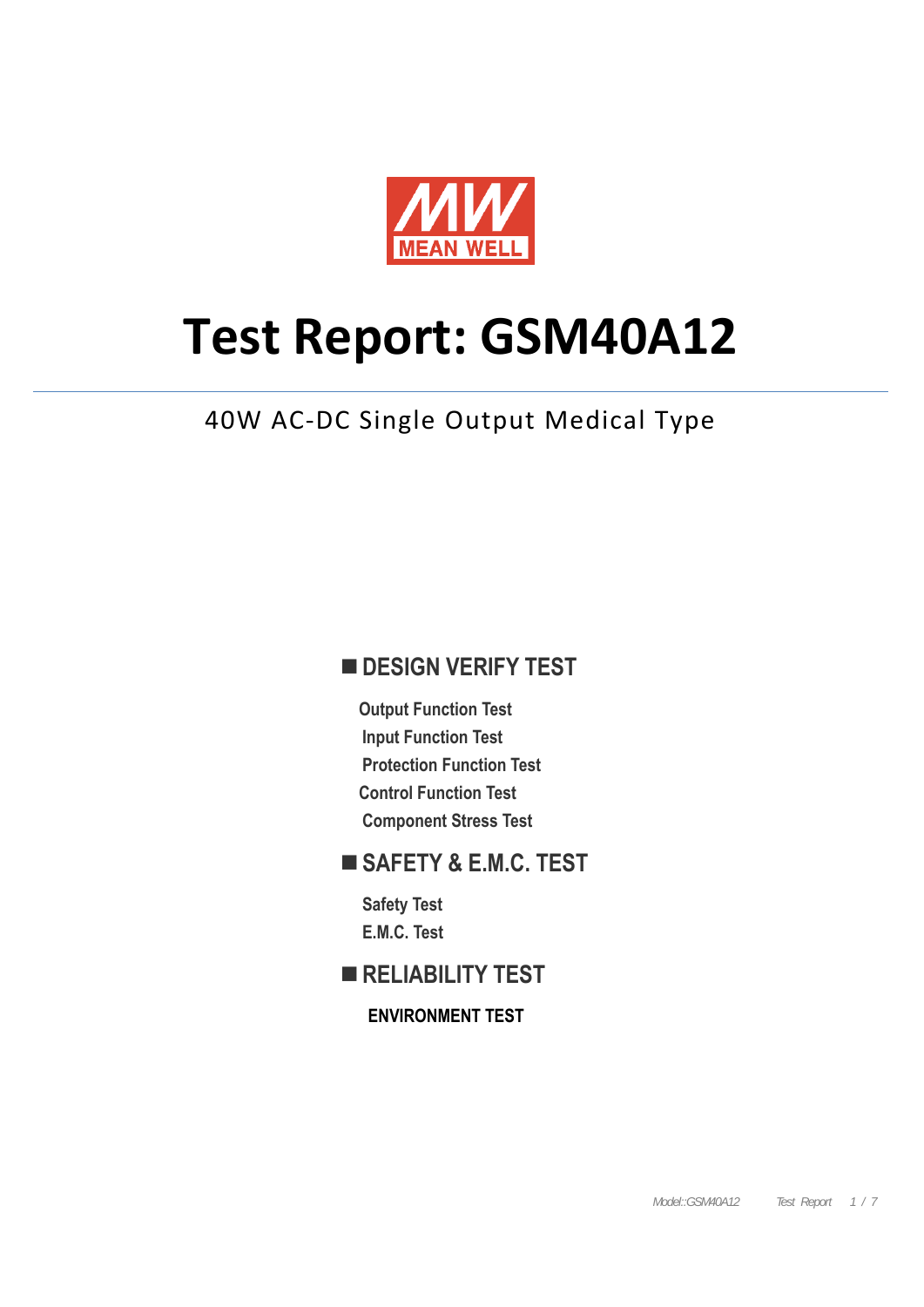

#### **DESIGN VERIFY TEST**

#### **OUTPUT FUNCTION TEST**

| <b>NO</b>      | <b>TEST ITEM</b>               | <b>SPECIFICATION</b>                                      | <b>TEST CONDITION</b>                                                                                                                                                                                               | <b>RESULT</b>                                                                            | <b>VERDICT</b> |
|----------------|--------------------------------|-----------------------------------------------------------|---------------------------------------------------------------------------------------------------------------------------------------------------------------------------------------------------------------------|------------------------------------------------------------------------------------------|----------------|
| $\mathbf{1}$   | <b>RIPPLE &amp; NOISE</b>      | V1:<br>100 <sub>1</sub><br>mVp-p (Max)                    | $I/P$ : 230VAC<br>O/P: FULL LOAD<br>Ta : $25^{\circ}$ C                                                                                                                                                             | V1:<br>52.5<br>mVp-p (Max)                                                               | P              |
| $\overline{2}$ | OUTPUT VOLTAGE<br>TOLERANCE    | $V1: -3 \%~+3$<br>% (Max)                                 | I/P: 80 VAC / 264 VAC<br>O/P : FULL/ MIN LOAD<br>Ta : $25^{\circ}$ C                                                                                                                                                | $V1$ :<br>$-0.73$<br>$\%$ ~<br>0.63<br>%                                                 | P              |
| 3              | LINE REGULATION                | $V1: -1$ %- +1<br>% (Max)                                 | I/P: 100 VAC ~ 264 VAC<br>O/P: FULL LOAD<br>Ta : $25^{\circ}$ C                                                                                                                                                     | V1:<br>$\overline{0}$<br>$\%$ –<br>0.05<br>%                                             | P              |
| 4              | <b>LOAD REGULATION</b>         | $V1: -3 \, % -4 = 3$<br>% (Max)                           | $I/P$ : 230 VAC<br>O/P: FULL ~MIN LOAD<br>Ta : $25^{\circ}$ C                                                                                                                                                       | V1:<br>$-0.63$<br>$\%$ ~<br>0.63<br>%                                                    | P              |
| 5              | SET UP TIME                    | 230VAC:<br>1000<br>ms (Max)<br>115VAC:<br>1500<br>ms(Max) | $I/P$ : 230 VAC<br>I/P: 115 VAC<br>O/P: FULL LOAD<br>Ta: $25^{\circ}$ C                                                                                                                                             | 230VAC/<br>555<br>ms<br>115VAC/<br>1144<br>ms                                            | P              |
| $6\phantom{1}$ | <b>RISE TIME</b>               | 230VAC:<br>30<br>ms (Max)<br>115VAC:<br>ms (Max)<br>30    | $I/P$ : 230 VAC<br>$I/P$ : 115 VAC<br>O/P: FULL LOAD<br>Ta : $25^{\circ}$ C                                                                                                                                         | 230VAC/<br>9.2<br>ms<br>115VAC/<br>11.3<br>ms                                            | P              |
| $\overline{7}$ | HOLD UP TIME                   | 230VAC:<br>ms (TYP)<br>50<br>115VAC:<br>ms (TYP)<br>15    | $I/P: 230$ VAC<br>I/P: 115 VAC<br>O/P: FULL LOAD<br>Ta : $25^{\circ}$ C                                                                                                                                             | 230VAC/<br>57<br>ms<br>115VAC/<br>28<br>ms                                               | P              |
| 8              | OVER/UNDERSHOOT<br><b>TEST</b> | $< +5\%$                                                  | $I/P$ : 230 VAC<br>O/P: FULL LOAD<br>Ta : $25^{\circ}$ C                                                                                                                                                            | TEST:<br>< 5<br>%                                                                        | ${\sf P}$      |
| 9              | DYNAMIC LOAD                   | V1:<br>1200<br>mVp-p                                      | I/P: 230 VAC<br>(1).O/P: FULL /Min LOAD 90%DUTY/<br>1KHZ<br>(2).O/P: FULL /Min LOAD 90%DUTY/<br>3KHZ<br>(3).O/P: FULL /Min LOAD 90%DUTY/<br>5KHZ<br>(4).O/P: FULL /Min LOAD 50%DUTY/<br>120HZ<br>Ta: $25^{\circ}$ C | 236<br>(1)<br>mVp-p<br>(2)<br>213<br>mVp-p<br>(3)<br>206<br>mVp-p<br>(4)<br>428<br>mVp-p | P              |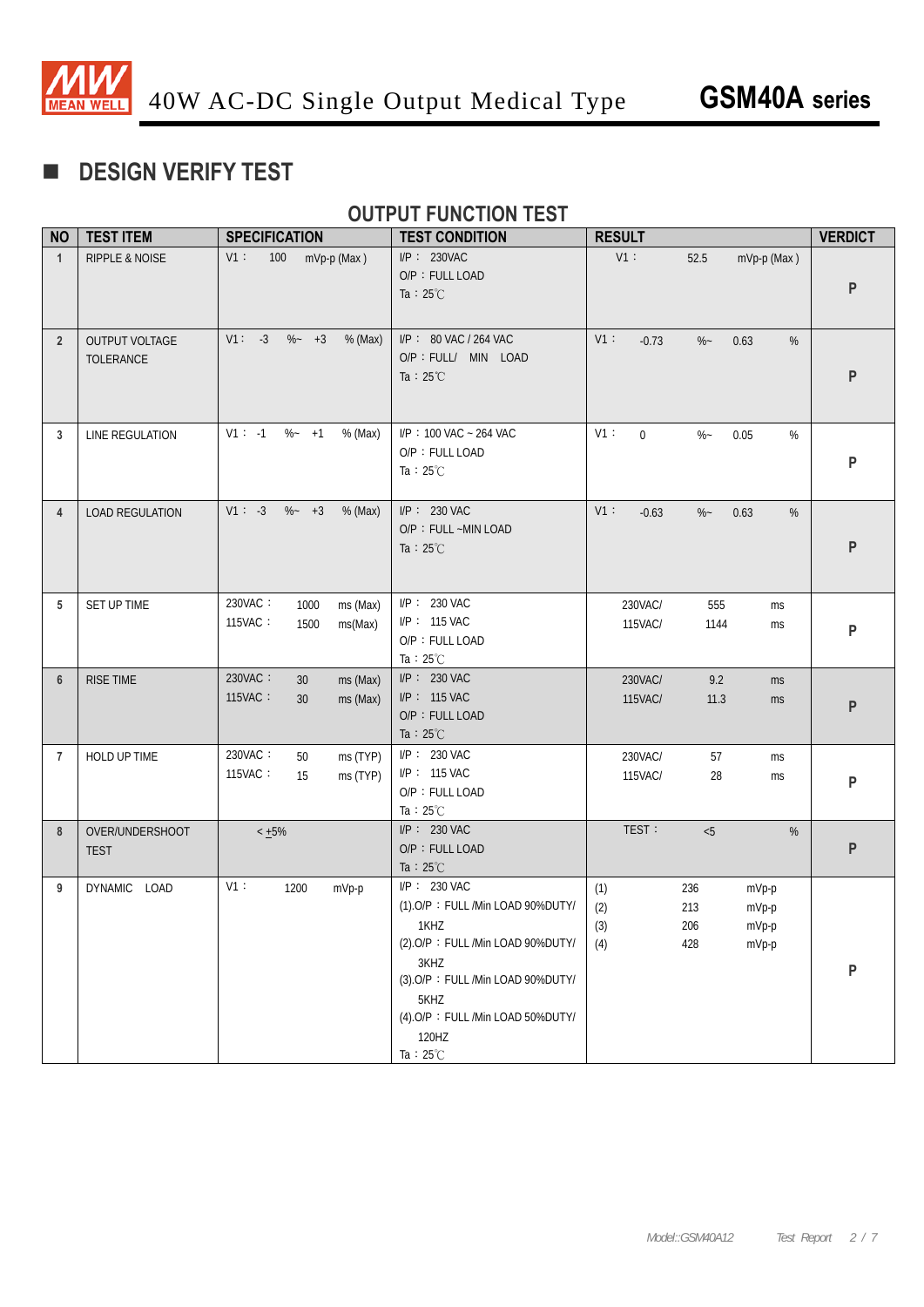

#### **INPUT FUNCTION TEST**

| <b>NO</b>      | <b>TEST ITEM</b>                       | <b>SPECIFICATION</b>                            |                                                                      | <b>TEST CONDITION</b>                                                                                                                                                                                | <b>RESULT</b>                      |                              |                          | <b>VERDICT</b> |
|----------------|----------------------------------------|-------------------------------------------------|----------------------------------------------------------------------|------------------------------------------------------------------------------------------------------------------------------------------------------------------------------------------------------|------------------------------------|------------------------------|--------------------------|----------------|
| $\mathbf{1}$   | INPUT VOLTAGE RANGE                    | 80VAC~264 VAC                                   |                                                                      | I/P: TESTING<br>O/P: FULL LOAD<br>Ta : $25^{\circ}$ C<br>$I/P$ :<br>LOW-LINE-3V= $77$ V<br>HIGH-LINE+15%=300 V<br>O/P: FULL/MIN LOAD<br>ON: 30 Sec. OFF: 30 Sec 10MIN<br>(AC POWER ON/OFF NO DAMAGE) | TEST: OK                           | 59.8 V~264V                  |                          | P              |
| $\overline{2}$ | <b>INPUT FREQUENCY</b><br><b>RANGE</b> | 47HZ ~63 HZ<br>NO DAMAGE OSC                    |                                                                      | I/P: 80<br>VAC ~ 264 VAC<br>O/P: FULL~MIN LOAD<br>Ta: $25^{\circ}$ C                                                                                                                                 | TEST: OK                           |                              |                          | P              |
| 3              | EFFICIENCY                             | 88 % (TYP)                                      |                                                                      | $I/P$ : 230 VAC<br>O/P: FULL LOAD<br>Ta : $25^{\circ}$ C                                                                                                                                             |                                    | 88.8                         | $\%$                     | P              |
| 4              | <b>INPUT CURRENT</b>                   | 230V/<br>0.5<br>$115$ V/<br>$\mathbf{1}$        | A (TYP)<br>A (TYP)                                                   | $I/P$ : 230 VAC<br>I/P: 115 VAC<br>O/P: FULL LOAD<br>Ta : $25^{\circ}$ C                                                                                                                             | $=$<br>$I =$                       | 0.38<br>0.71                 | A/230 VAC<br>A/ 115 VAC  | P              |
| 5              | <b>INRUSH CURRENT</b>                  | 230V/<br>60<br>115V/<br>30<br><b>COLD START</b> | A (TYP)<br>A (TYP)                                                   | I/P: 230 VAC/115VAC<br>O/P: FULL LOAD<br>Ta : $25^{\circ}$ C                                                                                                                                         | $=$<br>$=$                         | 41.7<br>22.3                 | A/ 230 VAC<br>A/ 115 VAC | P              |
| $6\phantom{1}$ | LEAKAGE CURRENT                        | 90<br>$\,<\,$<br>90<br>$\,<\,$                  | uA/ for earth<br>leakage current<br>uA/ for touch<br>leakage current | I/P: 264 VAC<br>O/P:Min LOAD<br>Ta:25°C<br>I/P: 264 VAC<br>O/P:Min LOAD<br>Ta:25°C                                                                                                                   | $L-FG$<br>N-FG<br>$L-V-$<br>$N-V-$ | 86.5<br>86.5<br>86.9<br>86.9 | uA<br>uA<br>uA<br>uA     | P              |
| $\overline{7}$ | NO LOAD CONSUMPTION                    | 0.1<br>$\langle$                                | W                                                                    | $I/P$ : 240VAC<br>O/P: NO LOAD<br>Ta: $25^{\circ}$ C                                                                                                                                                 | $\lt$                              | 0.0515                       | W                        | P              |

#### **PROTECTION FUNCTION TEST**

| <b>NO</b> | <b>TEST ITEM</b>           | <b>SPECIFICATION</b>                      | <b>TEST CONDITION</b>                                                      | <b>RESULT</b>                                                 | <b>VERDICT</b> |
|-----------|----------------------------|-------------------------------------------|----------------------------------------------------------------------------|---------------------------------------------------------------|----------------|
|           | OVER LOAD PROTECTION       | %<br>$105 \quad \% \sim 160$              | $I/P: 230$ VAC<br>$IP: 115$ VAC<br>$O/P$ : TESTING<br>Ta : $25^{\circ}$ C  | 135.9 %/230 VAC<br>141.3 %/115 VAC<br><b>Hiccup Mode</b>      | P              |
|           | OVER VOLTAGE<br>PROTECTION | CH1: 12.6 V ~ 16.2 V                      | $I/P: 230$ VAC<br>$IP: 115$ VAC<br>$O/P$ : MIN LOAD<br>Ta : $25^{\circ}$ C | V/230 VAC<br>14.1<br>14.3 V/115 VAC<br>Shut down Re- power ON | P              |
| 3         | SHORT PROTECTION           | SHORT EVERY OUTPUT<br>NO DAMAGE<br>1 HOUR | $I/P$ : 264 VAC<br>O/P: FULL LOAD<br>Ta : $25^{\circ}$ C                   | NO DAMAGE<br>Hiccup Mode                                      | P              |

#### **CONTROL FUNCTION TEST**

| <b>NO</b> | <b>TEST ITEM</b>    | <b>SPECIFICATION</b> | <b>TEST CONDITION</b>                                           | <b>RESULT</b>                      | <b>VERDIC1</b> |
|-----------|---------------------|----------------------|-----------------------------------------------------------------|------------------------------------|----------------|
|           | ERP STEP2 COMPLIANT | _EVEL                | I/P: 230 VAC/115VAC<br>O/P:100/75/50/25% LOAD<br>Ta: $25^\circ$ | 230V<br>88.376%<br>115V<br>87.894% |                |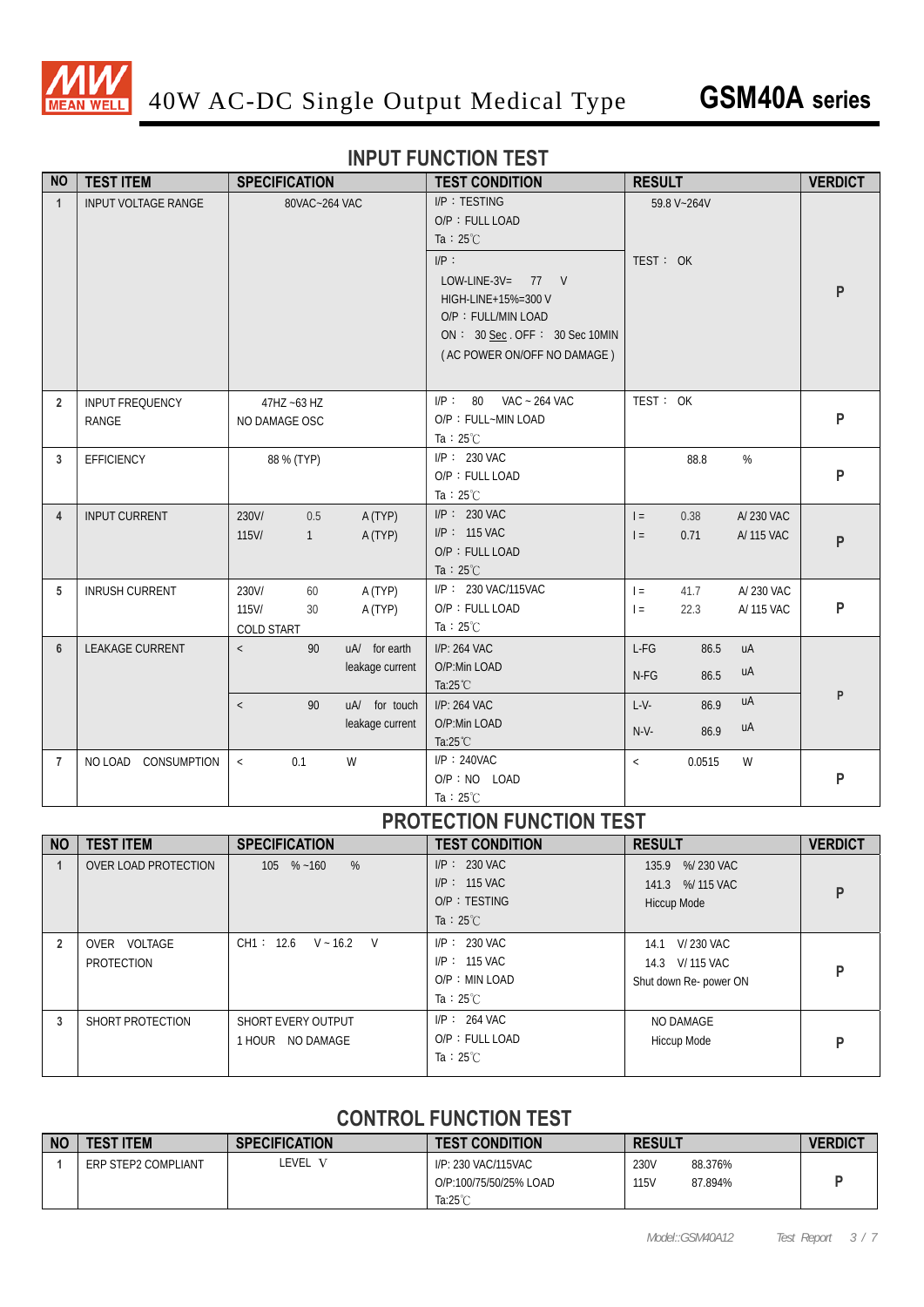

#### **COMPONENT STRESS TEST**

| <b>NO</b>      | <b>TEST ITEM</b>                  | <b>SPECIFICATION</b>                      | <b>TEST CONDITION</b>           | <b>RESULT</b> |      |              | <b>VERDICT</b> |
|----------------|-----------------------------------|-------------------------------------------|---------------------------------|---------------|------|--------------|----------------|
| $\mathbf{1}$   | <b>Power Transistor</b>           | Rated: 700 V 10 A<br>Q1                   | $I/P$ : High-Line +3V = 267 V   | (1)           | 608  | $\vee$       |                |
|                | (D to S) or (C to E) Peak Voltage |                                           | O/P: (1) Full Load Turn on      | (2)           | 532  | $\vee$       |                |
|                |                                   |                                           | (2) Output Short                | (3)           | 580  | $\mathsf V$  | P              |
|                |                                   |                                           | (3) Full load continue          |               |      |              |                |
|                |                                   |                                           | Ta : $25^{\circ}$ C             |               |      |              |                |
| $\overline{2}$ | Diode Peak Voltage                | D <sub>100</sub><br>Rated: 80 V 30 A      | $I/P$ : High-Line +3V = 267 V   | (1)           | 60.6 | $\vee$       |                |
|                |                                   |                                           | O/P: (1) Full Load Turn on      | (2)           | 49.4 | V            |                |
|                |                                   |                                           | (2) Output Short                | (3)           | 55.8 | $\sf V$      | P              |
|                |                                   |                                           | (3) Full load continue          |               |      |              |                |
|                |                                   |                                           | Ta : $25^{\circ}$ C             |               |      |              |                |
| 3              | <b>Capacitor Voltage</b><br>Input | C <sub>5</sub><br>Rated: 120u /400V/105°C | $I/P$ : High-Line +3V = 267 V   | (1)           | 376  | $\mathsf{V}$ |                |
|                |                                   |                                           | O/P: (1) Full Load Turn on /Off | (2)           | 376  | $\vee$       |                |
|                |                                   |                                           | (2) Min load Turn on /Off       | (3)           | 376  | $\sf V$      |                |
|                |                                   |                                           | (3) Full Load /Min load         |               |      |              | P              |
|                |                                   |                                           | Change                          |               |      |              |                |
|                |                                   |                                           | Ta : $25^{\circ}$ C             |               |      |              |                |
| 4              | Control IC Voltage Test           | 28 V<br>U <sub>1</sub><br>Rated:          | $I/P$ : High-Line +3V = 267 V   | (1)           | 17.3 | $\vee$       |                |
|                |                                   |                                           | O/P: (1) Full Load Turn on /Off | (2)           | 17.4 | $\vee$       |                |
|                |                                   |                                           | (2) Min load Turn on /Off       | (3)           | 15.2 | V            |                |
|                |                                   |                                           | (3) Full Load /Min load         |               |      |              | P              |
|                |                                   |                                           | Change                          |               |      |              |                |
|                |                                   |                                           | Ta : $25^{\circ}$ C             |               |      |              |                |
| 5              | <b>CLAMP DIODE</b>                | Rated: 800 V 2 A<br>D <sub>1</sub>        | $I/P$ : High-Line +3V = 267 V   | (3)           | 508  | V            |                |
|                |                                   |                                           | O/P: (1) Full Load Turn on      | (4)           | 448  | $\vee$       |                |
|                |                                   |                                           | (2) Output Short                | (3)           | 496  | V            | P              |
|                |                                   |                                           | (3) Full load continue          |               |      |              |                |
|                |                                   |                                           | Ta : $25^{\circ}$ C             |               |      |              |                |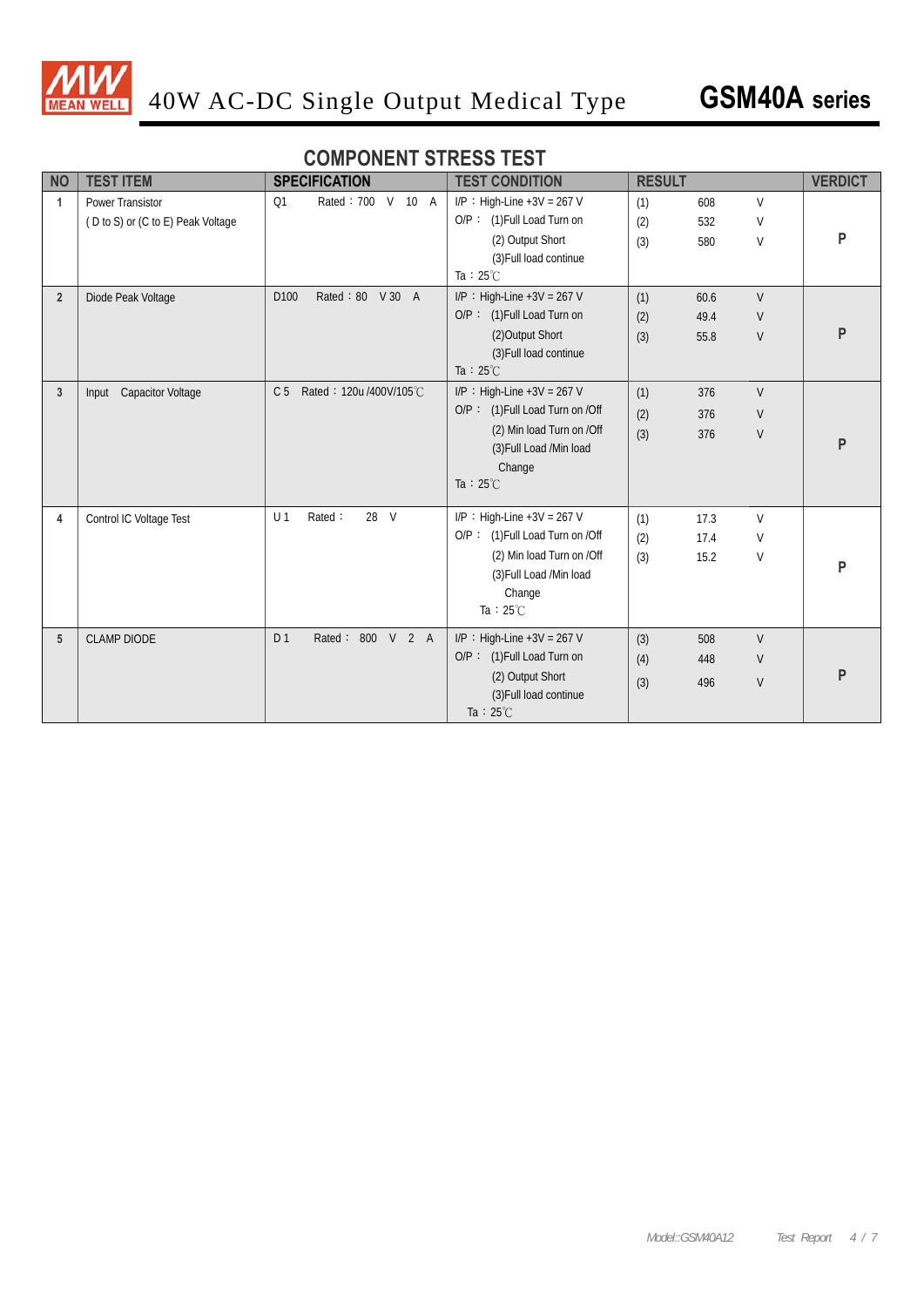

#### **SAFETY & E.M.C. TEST**

#### **SAFETY TEST**  NO | TEST ITEM | SPECIFICATION | TEST CONDITION | RESULT | VERDICT 1 | WITHSTAND VOLTAGE | I/P-O/P: 4 KVAC/min | I/P-O/P: 4.2KVAC/min Ta:25℃ I/P-O/P: 1.744 mA NO DAMAGE **P 2** ISOLATION RESISTANCE I/P-O/P:500VDC>100M**Ω** I/P-O/P: 500 VDC Ta: 25℃/70%RH I/P-O/P: 9999 **MΩ NO DAMAGE P 3** GROUNDING CONTINUITY FG(PE) TO CHASSIS OR TRACE < 100 m**Ω** 40 A / 2min Ta: 25℃ / 70%RH 11 m**<sup>Ω</sup> P**

#### **E.M.C TEST**

| <b>NO</b>      | <b>TEST ITEM</b>                              | <b>SPECIFICATION</b>                                      | <b>TEST CONDITION</b>                                            | <b>RESULT</b>                        | <b>VERDICT</b> |
|----------------|-----------------------------------------------|-----------------------------------------------------------|------------------------------------------------------------------|--------------------------------------|----------------|
|                | <b>HARMONIC</b>                               | EN61000-3-2<br><b>CLASS A</b>                             | I/P: 230 VAC/50HZ<br>O/P: FULL LOAD<br>Ta : $25^{\circ}$ C       | PASS                                 | P              |
| $\overline{2}$ | CONDUCTION                                    | EN55011<br><b>CLASS B</b>                                 | I/P: 230 VAC (50HZ)<br>O/P: FULL/50% LOAD<br>Ta : $25^{\circ}$ C | <b>PASS</b><br>Test by certified Lab | P              |
| 3              | <b>RADIATION</b>                              | EN55011<br><b>CLASS B</b>                                 | I/P: 230 VAC (50HZ)<br>O/P: FULL LOAD<br>Ta : $25^{\circ}$ C     | <b>PASS</b><br>Test by certified Lab | P              |
| $\overline{4}$ | E.S.D                                         | EN61000-4-2<br>AIR:15KV / Contact:8KV                     | I/P: 230 VAC/50HZ<br>O/P: FULL LOAD<br>Ta : $25^{\circ}$ C       | CRITERIA A                           | P              |
| 5              | E.F.T                                         | EN61000-4-4<br><b>INPUT: 2KV</b>                          | I/P: 230 VAC/50HZ<br>O/P: FULL LOAD<br>Ta : $25^{\circ}$ C       | CRITERIA A                           | P              |
| $6\phantom{1}$ | <b>SURGE</b>                                  | EN61000-4-5<br><b>INDUSTRY</b><br>$L-N:1KV$<br>L,N-FG:2KV | $I/P$ : 230 VAC/50HZ<br>O/P: FULL LOAD<br>Ta : $25^{\circ}$ C    | CRITERIA A                           | P              |
| $\overline{7}$ | Test by certified Lab $&$ Test Report Prepare |                                                           |                                                                  |                                      |                |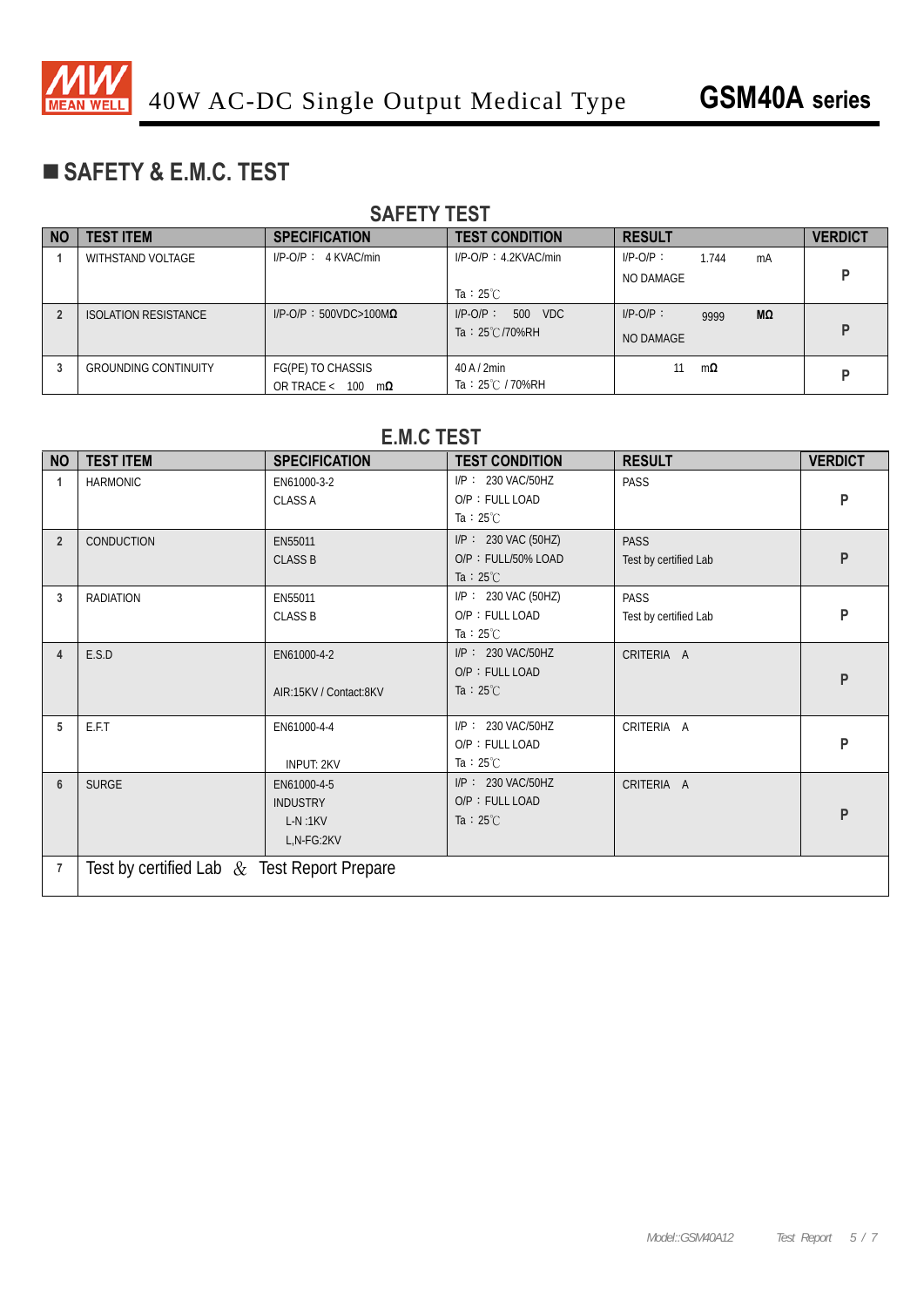

### **RELIABILITY TEST**

#### **ENVIRONMENT TEST**

| <b>NO</b>       | <b>TEST ITEM</b>                                                                       |                            | <b>SPECIFICATION</b>                                                                                                           | <b>TEST CONDITION</b>                                                                                                                | <b>RESULT</b>        |                                                   | <b>VERDICT</b> |
|-----------------|----------------------------------------------------------------------------------------|----------------------------|--------------------------------------------------------------------------------------------------------------------------------|--------------------------------------------------------------------------------------------------------------------------------------|----------------------|---------------------------------------------------|----------------|
| $\mathbf{1}$    | TEMPERATURE RISE TEST                                                                  |                            | MODEL: GSM40A12<br>1. ROOM AMBIENT BURN-IN: 2 HRS<br>2. HIGH AMBIENT BURN-IN: 2 HRS                                            | $I/P$ : 230VAC O/P: FULL LOAD Ta=15.4 °C<br>I/P: 230VAC O/P: FULL LOAD Ta=50.5 °C                                                    |                      |                                                   |                |
|                 |                                                                                        | <b>NO</b>                  | Position                                                                                                                       | PART NUMBER                                                                                                                          | Ta= $15.4^{\circ}$ C | ROOM AMBIENT HIGH AMBIENT<br>Ta= $50.5^{\circ}$ C |                |
|                 |                                                                                        | $\mathbf{1}$               | LF1                                                                                                                            | TR1082 6-L2012-W902 18.9m<br>GS                                                                                                      | 40.1°C               | 69.0°C                                            |                |
|                 |                                                                                        | $\overline{2}$             | LF <sub>2</sub>                                                                                                                | TR1083 W620 52~85m GSM60                                                                                                             | 42.7°C               | 72.6°C                                            |                |
|                 |                                                                                        | 3                          | BD <sub>1</sub>                                                                                                                | BD 4A/800V GLASS UD4KB80                                                                                                             | 47.6°C               | 76.4°C                                            |                |
|                 |                                                                                        | $\overline{4}$             | C <sub>5</sub>                                                                                                                 | 120u/400V 105°C 18*31.5 VZ<br><b>EPT</b>                                                                                             | $43.2^{\circ}$ C     | 72.6°C                                            |                |
|                 |                                                                                        | 5                          | D <sub>1</sub>                                                                                                                 | RD 2A/800V GP20K T-52mm                                                                                                              | 53.7°C               | 82.7°C                                            | ${\sf P}$      |
|                 |                                                                                        | 6                          | C40                                                                                                                            | C/E 33u/50V UL10Kh 6.3*11<br><b>YXM</b>                                                                                              | 49.0°C               | 78.2°C                                            |                |
|                 |                                                                                        | $7\phantom{.0}$            | D40                                                                                                                            | RD 1A/1KV 1N4007GP T-52mm                                                                                                            | 47.8°C               | 77.3°C                                            |                |
|                 |                                                                                        | 8                          | T <sub>1</sub> coil                                                                                                            | MT TF2492-R0 PQ-2620<br>GSM40-12 B                                                                                                   | $50.4^{\circ}$ C     | 79.3°C                                            |                |
|                 |                                                                                        | 9                          | T <sub>1</sub> core                                                                                                            | MT TF2492-R0 PQ-2620<br>GSM40-12 B                                                                                                   | 47.3°C               | 76.2°C                                            |                |
|                 |                                                                                        | 10 <sup>°</sup>            | D <sub>100</sub>                                                                                                               | SBD FMEN-2308 30A/80V<br><b>TO220F</b>                                                                                               | $64.5^{\circ}$ C     | 92.2°C                                            |                |
|                 |                                                                                        | 11                         | C <sub>105</sub>                                                                                                               | C/E 1500u/16V UL10Kh 10*20<br><b>ZLH</b>                                                                                             | 48.4°C               | 77.4°C                                            |                |
|                 |                                                                                        | $12 \overline{ }$          | U1                                                                                                                             | PWM FAN6756MRMY SOIC-8                                                                                                               | 41.7°C               | 71.5°C                                            |                |
|                 |                                                                                        | 13                         | D42                                                                                                                            | SMD SFRD US1M 1A/1KV SMA<br>$t=2$                                                                                                    | 41.9°C               | $71.5^{\circ}$ C                                  |                |
|                 |                                                                                        | 14                         | Q1                                                                                                                             | FET 2SK3673-01MR 10A/700V<br><b>TO220F</b>                                                                                           | 45.5°C               | 73.0°C                                            |                |
| $\overline{2}$  | OVER LOAD BURN-IN TEST                                                                 | NO DAMAGE<br>1 HOUR (MIN)  |                                                                                                                                | $I/P$ : 230 VAC<br>O/P: 126 % LOAD<br>Ta : $25^{\circ}$ C                                                                            |                      | TEST: OK                                          | P              |
| 3 <sup>5</sup>  | <b>LOW TEMPERATURE</b><br>TURN ON TEST                                                 |                            | TURN ON AFTER 2 HOUR                                                                                                           | I/P: 264VAC/100VAC<br>O/P: 100 % LOAD<br>$-34$ °C<br>$Ta =$                                                                          |                      | TEST: OK                                          | $\mathsf{P}$   |
| 4               | <b>HIGH HUMIDITY</b><br><b>HIGH TEMPERATURE</b><br><b>HIGH VOLTAGE</b><br>TURN ON TEST | IN CHAMBER ON<br>NO DAMAGE | AFTER 12 HOURS<br>CONTROL 50 °C                                                                                                | I/P: 272 VAC<br>O/P: FULL LOAD<br>Ta= $50.7^{\circ}$ C<br>HUMIDITY= 95 %R.H                                                          |                      | TEST: OK                                          | P              |
| $5\overline{)}$ | TEMPERATURE<br><b>COEFFICIENT</b>                                                      |                            | $+0.03\%$ $^{\circ}$ C (0~50 $^{\circ}$ C)                                                                                     | $I/P$ : 230 VAC<br>O/P: FULL LOAD                                                                                                    |                      | $\pm 0.009\%$ $^{\circ}$ C (0~50 $^{\circ}$ C)    | P              |
| 6               | STORAGE TEMPERATURE TEST                                                               |                            | 2. Temperature change rate $:25^{\circ}C \rightarrow MIN$<br>4. Total test cycle: 5 CYCLE<br>5. Input/Output condition: STATIC | 1. Thermal shock Temperature: $-40^{\circ}\text{C} \sim +85^{\circ}\text{C}$<br>3. Dwell time low and high temperature : 30 MIN/EACH | <b>OK</b>            |                                                   | P              |